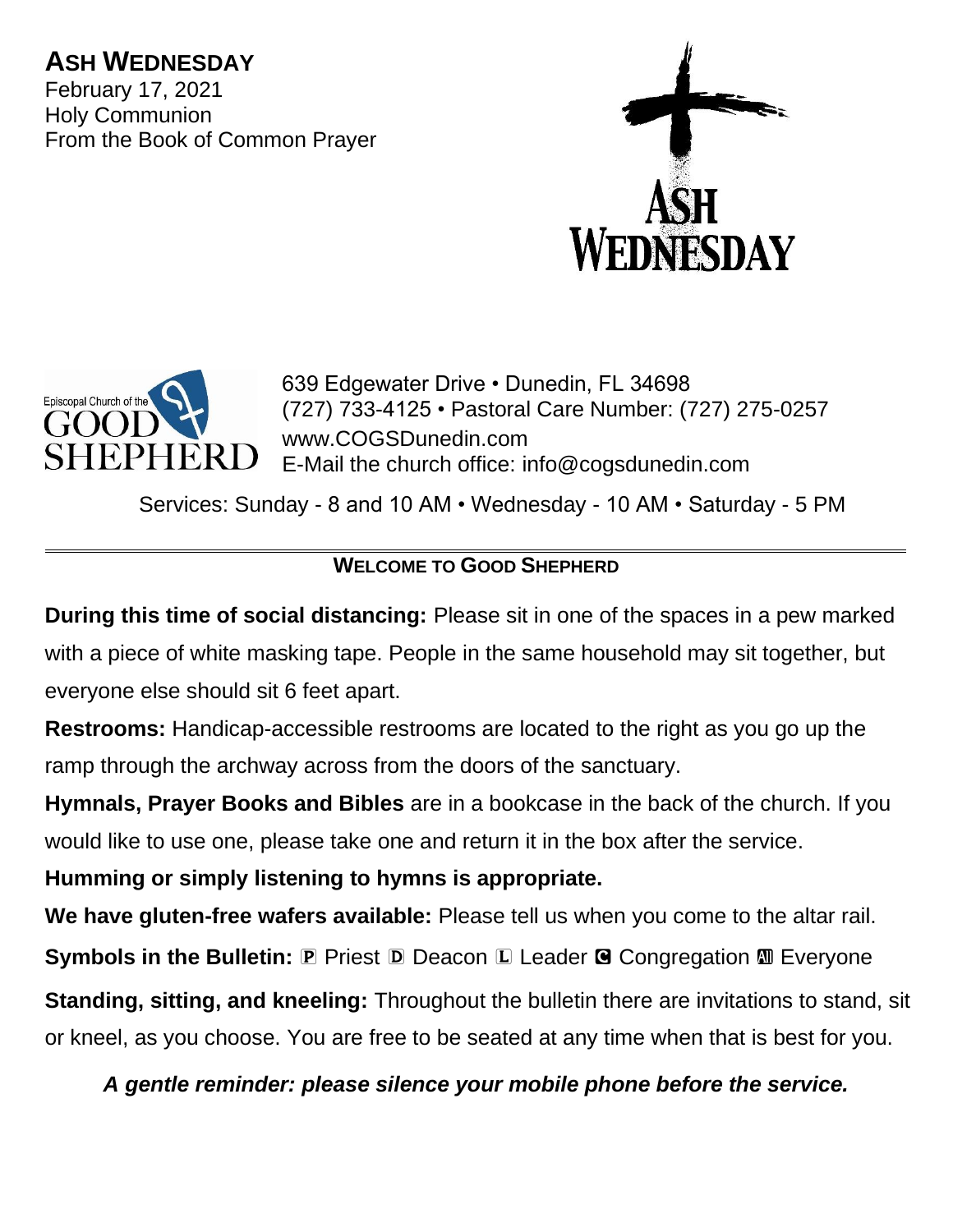#### **GATHERING PRAYER**

- $\mathbf{P}$  Let us pray:
- a **Almighty and everlasting God, you hate nothing you have made and forgive the sins of all who are penitent: Create and make in us new and contrite hearts, that we, worthily lamenting our sins and acknowledging our wretchedness, may obtain of you, the God of all mercy, perfect remission and forgiveness; through Jesus Christ our Lord, who lives and reigns with you and the Holy Spirit, one God, for ever and ever. Amen.**

**THE READINGS:** Isaiah 58: 1-12, Psalm 103: 8-14, 2 Corinthians 5:120b-6:10; Matthew 6:1-6, 16-21 [*Please be seated.*]

#### **The First Reading**

L *The first reading is from Isaiah* 

Shout out, do not hold back! Lift up your voice like a trumpet! Announce to my people their rebellion, to the house of Jacob their sins. Yet day after day they seek me and delight to know my ways, as if they were a nation that practiced righteousness and did not forsake the ordinance of their God; they ask of me righteous judgments, they delight to draw near to God. "Why do we fast, but you do not see? Why humble ourselves, but you do not notice?" Look, you serve your own interest on your fast day, and oppress all your workers. Look, you fast only to quarrel and to fight and to strike with a wicked fist. Such fasting as you do today will not make your voice heard on high. Is such the fast that I choose, a day to humble oneself? Is it to bow down the head like a bulrush, and to lie in sackcloth and ashes? Will you call this a fast, a day acceptable to the LORD? Is not this the fast that I choose: to loose the bonds of injustice, to undo the thongs of the yoke, to let the oppressed go free, and to break every yoke? Is it not to share your bread with the hungry, and bring the homeless poor into your house; when you see the naked, to cover them, and not to hide yourself from your own kin? Then your light shall break forth like the dawn, and your healing shall spring up quickly; your vindicator shall go before you, the glory of the LORD shall be your rear guard. Then you shall call, and the LORD will answer; you shall cry for help, and he will say, Here I am. If you remove the yoke from among you, the pointing of the finger, the speaking of evil, if you offer your food to the hungry and satisfy the needs of the afflicted, then your light shall rise in the darkness and your gloom be like the noonday. The LORD will guide you continually, and satisfy your needs in parched places, and make your bones strong; and you shall be like a watered garden, like a spring of water, whose waters never fail. Your ancient ruins shall be rebuilt; you shall raise up the foundations of many generations; you shall be called the repairer of the breach, the restorer of streets to live in.

- $\Box$  The Holy Spirit still speaks to the Church.
- C **Let the Church give thanks to God.**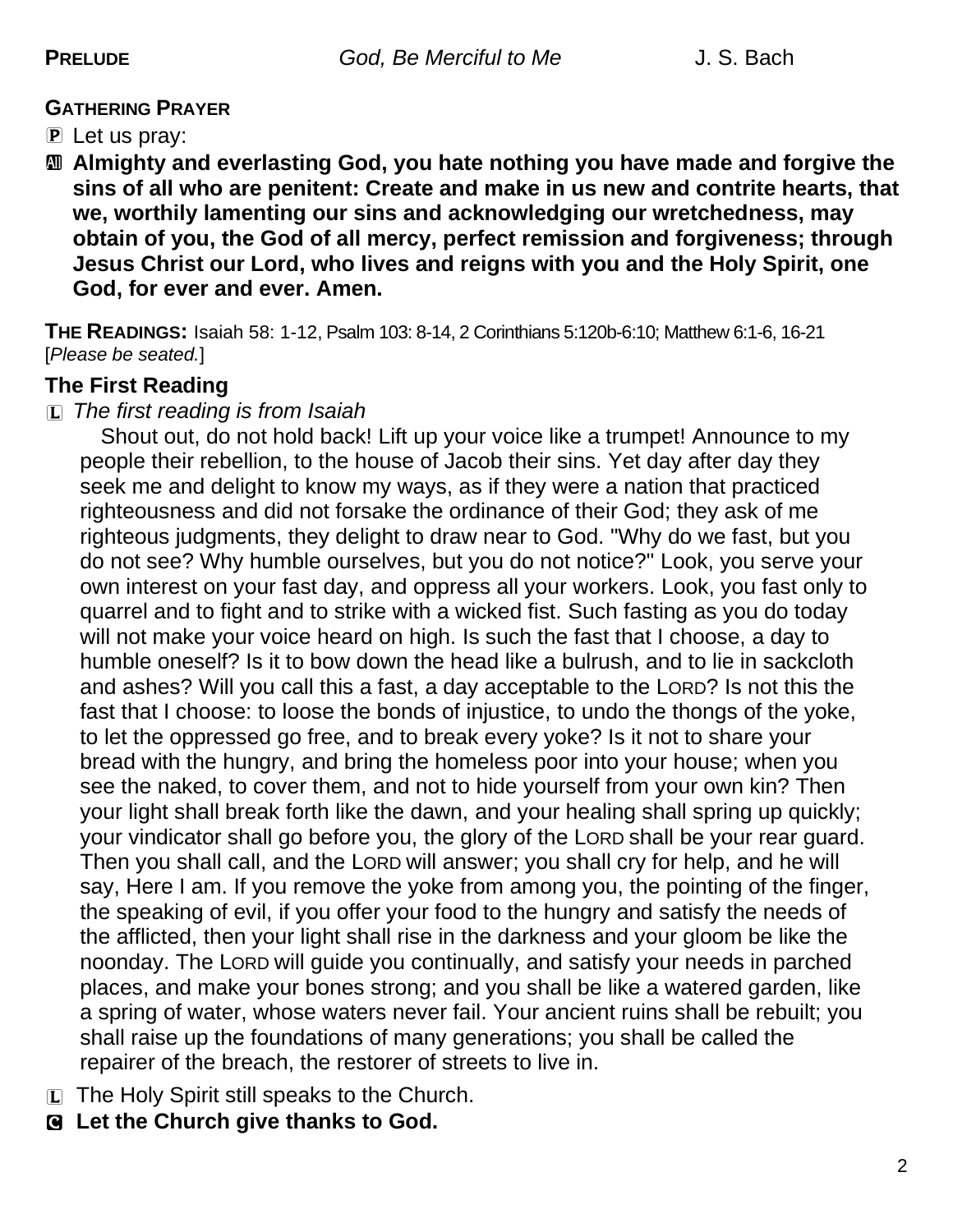# **The Psalm 103**

- L The LORD is full of compassion and mercy, slow to anger and of great kindness.
- C **He will not always accuse us, nor will he keep his anger for ever.**
- L He has not dealt with us according to our sins, nor rewarded us according to our wickedness.
- C **For as the heavens are high above the earth, so is his mercy great upon those who fear him.**
- L As far as the east is from the west, so far has he removed our sins from us.
- C **As a father cares for his children, so does the LORD care for those who fear him.**
- L For he himself knows whereof we are made; he remembers that we are but dust.

# **The Second Reading**

- L *The second reading is from Second Corinthians:*
- L We entreat you on behalf of Christ, be reconciled to God. For our sake he made him to be sin who knew no sin, so that in him we might become the righteousness of God. As we work together with him, we urge you also not to accept the grace of God in vain. For he says,

"At an acceptable time I have listened to you,

and on a day of salvation I have helped you."

See, now is the acceptable time; see, now is the day of salvation! We are putting no obstacle in anyone's way, so that no fault may be found with our ministry, but as servants of God we have commended ourselves in every way: through great endurance, in afflictions, hardships, calamities, beatings, imprisonments, riots, labors, sleepless nights, hunger; by purity, knowledge, patience, kindness, holiness of spirit, genuine love, truthful speech, and the power of God; with the weapons of righteousness for the right hand and for the left; in honor and dishonor, in ill repute and good repute. We are treated as impostors, and yet are true; as unknown, and yet are well known; as dying, and see-- we are alive; as punished, and yet not killed; as sorrowful, yet always rejoicing; as poor, yet making many rich; as having nothing, and yet possessing everything.

 $\Box$  The Holy Spirit still speaks to the Church.

# C **Let the Church give thanks to God.**

## **THE GOSPEL**:

D The Holy Gospel according to Matthew,

## C **Glory to you, O Lord.**

D Jesus said, "Beware of practicing your piety before others in order to be seen by them; for then you have no reward from your Father in heaven. "So whenever you give alms, do not sound a trumpet before you, as the hypocrites do in the synagogues and in the streets, so that they may be praised by others.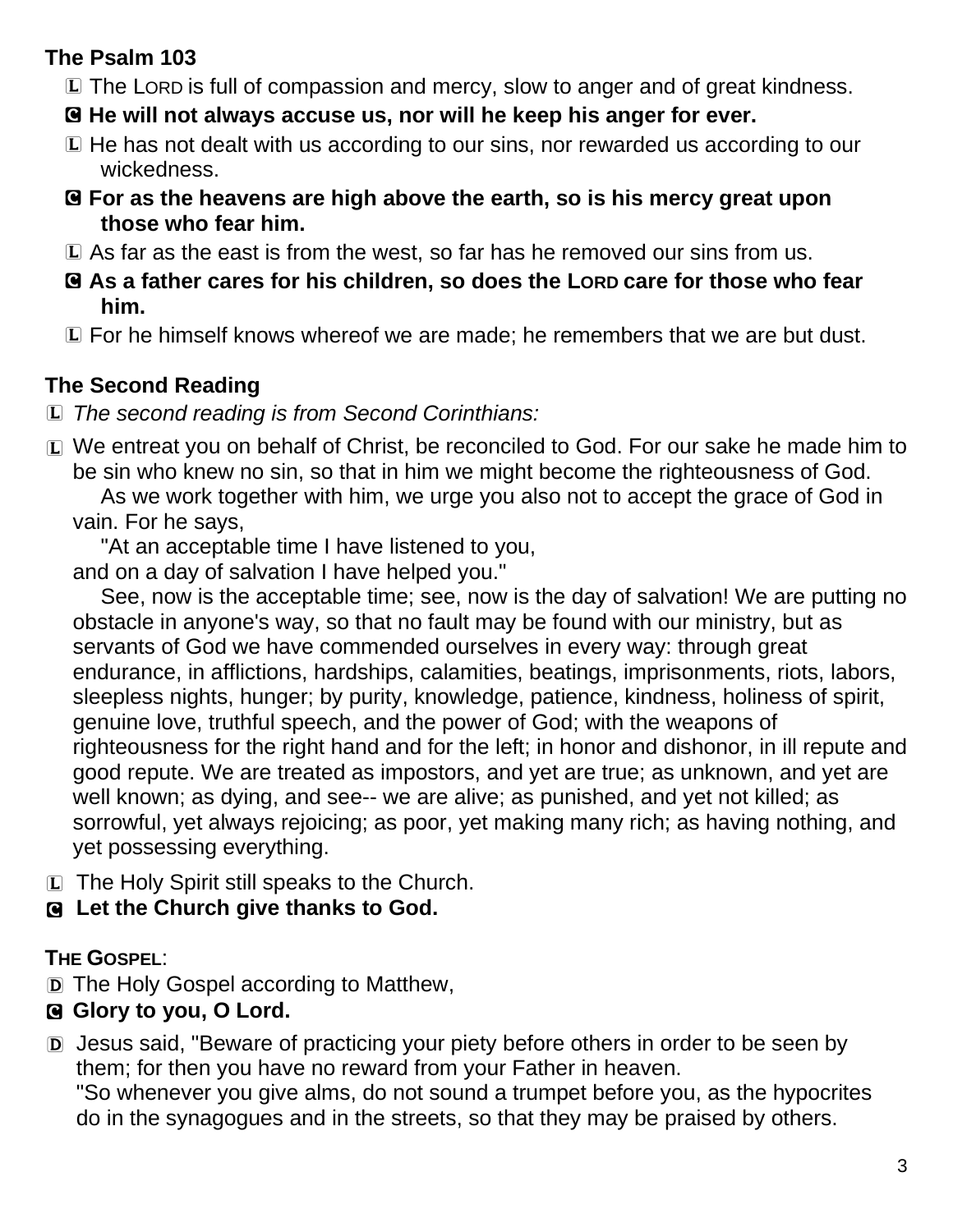Truly I tell you, they have received their reward. But when you give alms, do not let your left hand know what your right hand is doing, so that your alms may be done in secret; and your Father who sees in secret will reward you.

"And whenever you pray, do not be like the hypocrites; for they love to stand and pray in the synagogues and at the street corners, so that they may be seen by others. Truly I tell you, they have received their reward. But whenever you pray, go into your room and shut the door and pray to your Father who is in secret; and your Father who sees in secret will reward you.

"And whenever you fast, do not look dismal, like the hypocrites, for they disfigure their faces so as to show others that they are fasting. Truly I tell you, they have received their reward. But when you fast, put oil on your head and wash your face, so that your fasting may be seen not by others but by your Father who is in secret; and your Father who sees in secret will reward you.

"Do not store up for yourselves treasures on earth, where moth and rust consume and where thieves break in and steal; but store up for yourselves treasures in heaven, where neither moth nor rust consumes and where thieves do not break in and steal. For where your treasure is, there your heart will be also."

P This is the Good News of Christ.

## C **Praise to Jesus, the Living Word.**

**SERMON Michael Durning** 

[*Please be seated.*]

## **EXHORTATION**

P Dear People of God: The first Christians observed with great devotion the days of our Lord's passion and resurrection, and it became the custom of the Church to prepare for them by a season of penitence and fasting. This season of Lent provided a time in which converts to the faith were prepared for Holy Baptism. It was also a time when those who, because of notorious sins, had been separated from the body of the faithful were reconciled by penitence and forgiveness, and restored to the fellowship of the Church. Thereby, the whole congregation was put in mind of the message of pardon and absolution set forth in the Gospel of our Savior, and of the need which all Christians continually have to renew their repentance and faith. I invite you, therefore, in the name of the Church, to the observance of a holy Lent, by self-examination and repentance;

by prayer, fasting, and self-denial; and by reading and meditating on God's holy Word. And, to make a right beginning of repentance, and as a mark of our mortal nature, let us now kneel before the Lord, our maker and redeemer.

## **PSALM 51:1–18**

- L Have mercy on me, O God, according to your loving kindness; in your great compassion blot out my offenses.
- C **Wash me through and through from my wickedness, and cleanse me from my sin.**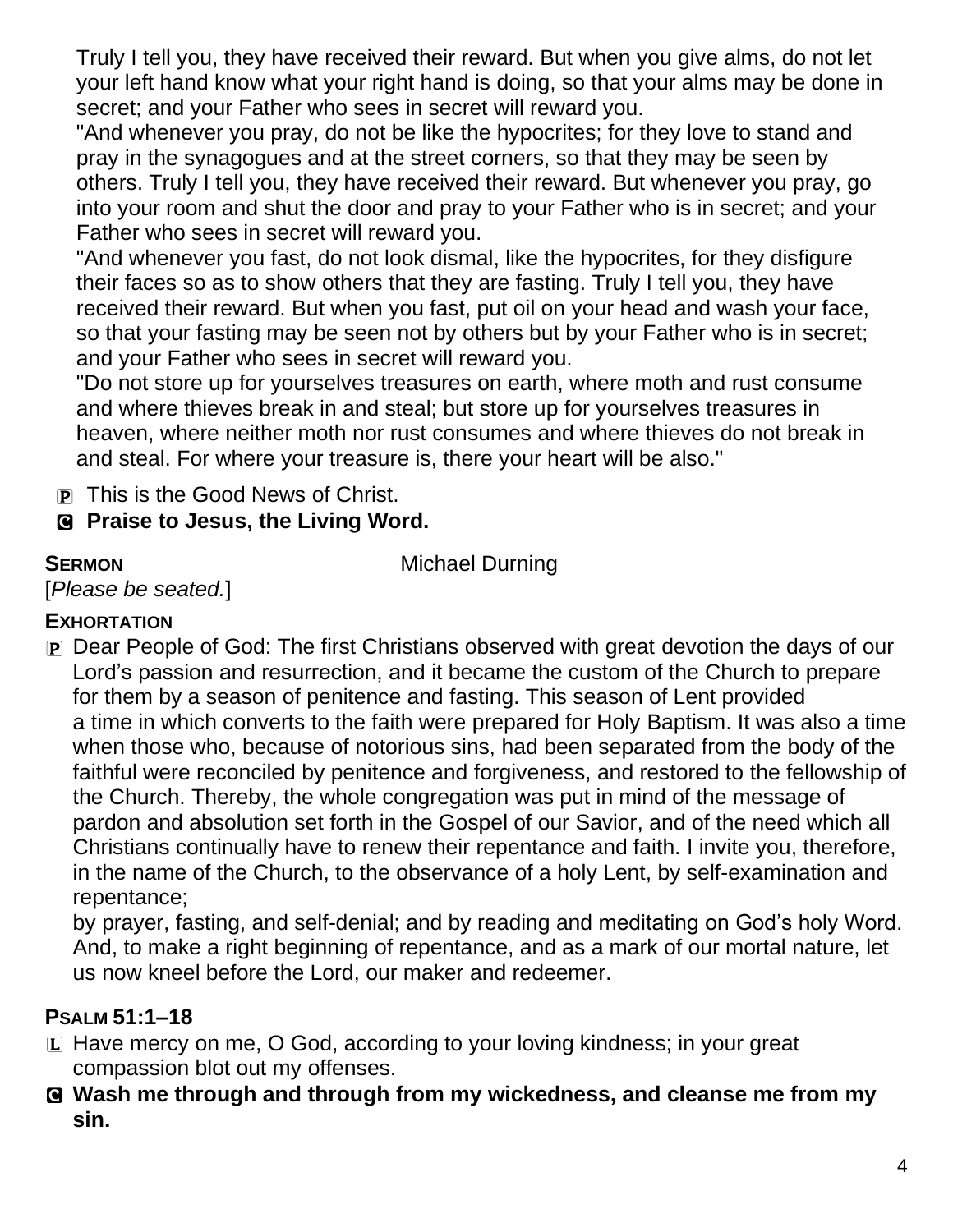- L For I know my transgressions, and my sin is ever before me.
- C **Against you only have I sinned and done what is evil in your sight.**
- L And so you are justified when you speak and upright in your judgment.
- C **Indeed, I have been wicked from my birth, a sinner from my mother's womb.**
- $\Box$  For behold, you look for truth deep within me, and will make me understand wisdom secretly.
- C **Purge me from my sin, and I shall be pure; wash me, and I shall be clean indeed.**
- L Make me hear of joy and gladness, that the body you have broken may rejoice.
- C **Hide your face from my sins, and blot out all my iniquities.**
- L Create in me a clean heart, O God, and renew a right spirit within me.
- C **Cast me not away from your presence, and take not your Holy Spirit from me.**
- L Give me the joy of your saving help again and sustain me with your bountiful Spirit.
- C **I shall teach your ways to the wicked, and sinners shall return to you.**
- L Deliver me from death, O God, and my tongue shall sing of your righteousness, O God of my salvation.
- C **Open my lips, O Lord, and my mouth shall proclaim your praise.**
- L Had you desired it, I would have offered sacrifice, but you take no delight in burnt offerings.
- C **The sacrifice of God is a troubled spirit; a broken and contrite heart, O God, you will not despise.**

# **LITANY OF PENITENCE**

[*Please kneel, stand or sit, as you choose.*]

- **Most holy and merciful God: We confess to you and to one another, and to the whole communion of saints in heaven and on earth, that we have sinned by our own fault in thought, word, and deed; by what we have done, and by what we have left undone.**
- P We have not loved you with our whole heart, and mind, and strength. We have not loved our neighbors as ourselves. We have not forgiven others, as we have been forgiven. Have mercy on us, Lord.
- C **We have been deaf to your call to serve, as Christ served us. We have not been true to the mind of Christ. We have grieved your Holy Spirit. Have mercy on us, Lord.**
- P We confess to you, Lord, all our past unfaithfulness: the pride, hypocrisy, and impatience of our lives, We confess to you, Lord.
- C **Our self-indulgent appetites and ways, and our exploitation of other people, We confess to you, Lord.**
- P Our anger at our own frustration, and our envy of those more fortunate than ourselves, We confess to you, Lord.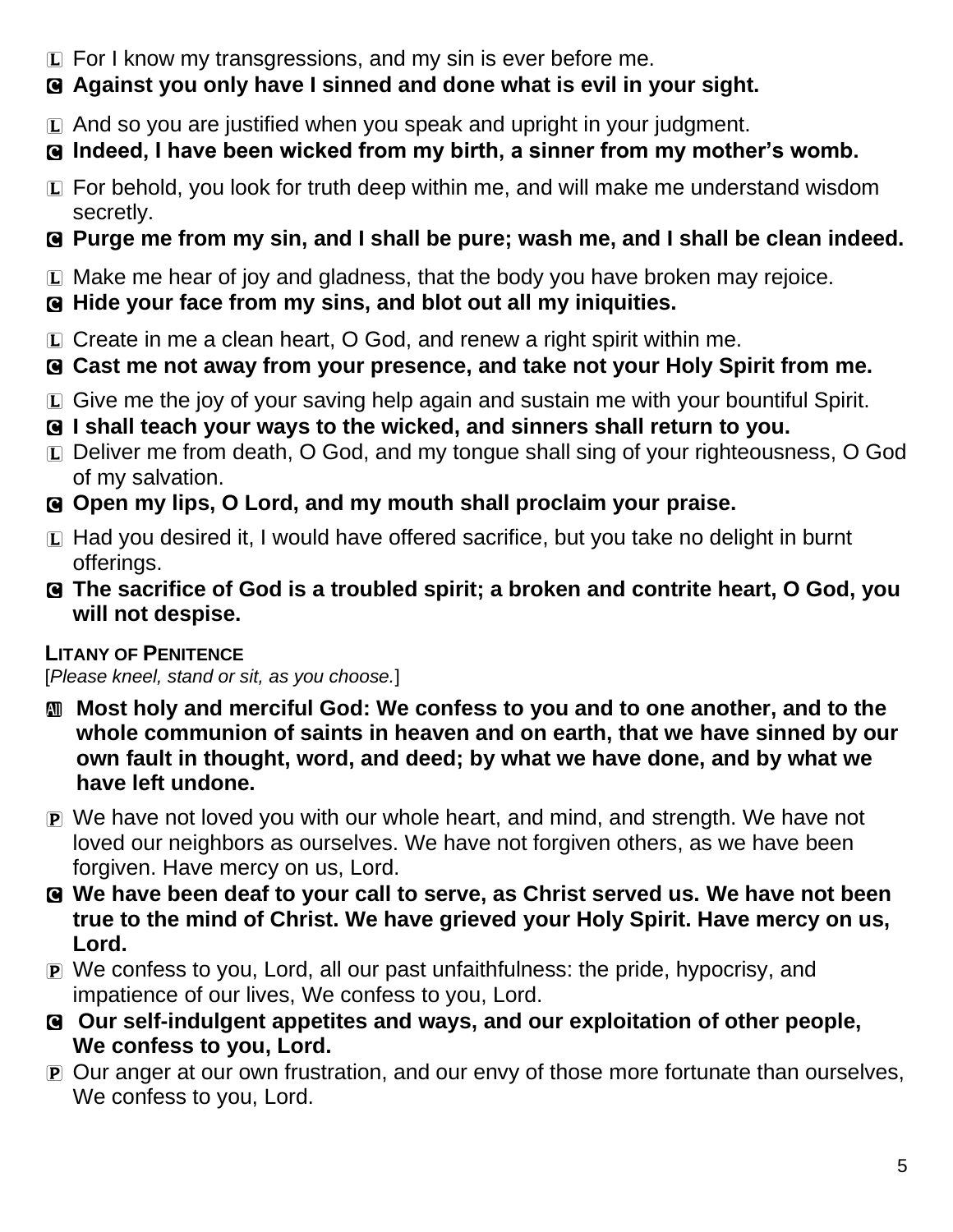- C **Our intemperate love of worldly goods and comforts, and our dishonesty in daily life and work, We confess to you, Lord.**
- P Our negligence in prayer and worship, and our failure to commend the faith that is in us, We confess to you, Lord.
- C **Accept our repentance, Lord, for the wrongs we have done: for our blindness to human need and suffering, and our indifference to injustice and cruelty, Accept our repentance, Lord.**
- P For all false judgments, for uncharitable thoughts toward our neighbors, and for our prejudice and contempt toward those who differ from us, Accept our repentance, Lord.
- C **For our waste and pollution of your creation, and our lack of concern for those who come after us, Accept our repentance, Lord.**
- P Restore us, good Lord, and let your anger depart from us; Favorably hear us, for your mercy is great.
- C **Accomplish in us the work of your salvation, That we may show forth your glory in the world.**
- P By the cross and passion of your Son our Lord, Bring us with all your saints to the joy of his resurrection.

P Almighty God, the Father of our Lord Jesus Christ, who desires not the death of sinners, but rather that they may turn from their wickedness and live, has given power and commandment to his ministers to declare and pronounce to his people, being penitent, the absolution and remission of their sins. He pardons and absolves all those who truly repent, and with sincere hearts believe his holy Gospel.

Therefore we beseech him to grant us true repentance and his Holy Spirit, that those things may please him which we do on this day, and that the rest of our life hereafter may be pure and holy, so that at the last we may come to his eternal joy; through Jesus Christ our Lord. *Amen.*

## **THE GREETING OF PEACE**

[*Please stand.*]

- **P** The peace of the Lord be always with you.
- C **And also with you.**

## **THE HOLY COMMUNION**

#### **THE OFFERING AND PRESENTATION**

D Walk in love, as Christ loves us and gave himself to us, an offering and a sacrifice to God.

#### **EUCHARISTIC PRAYER B**

P The Lord be with you

#### C **And also with you.**

P Lift up your hearts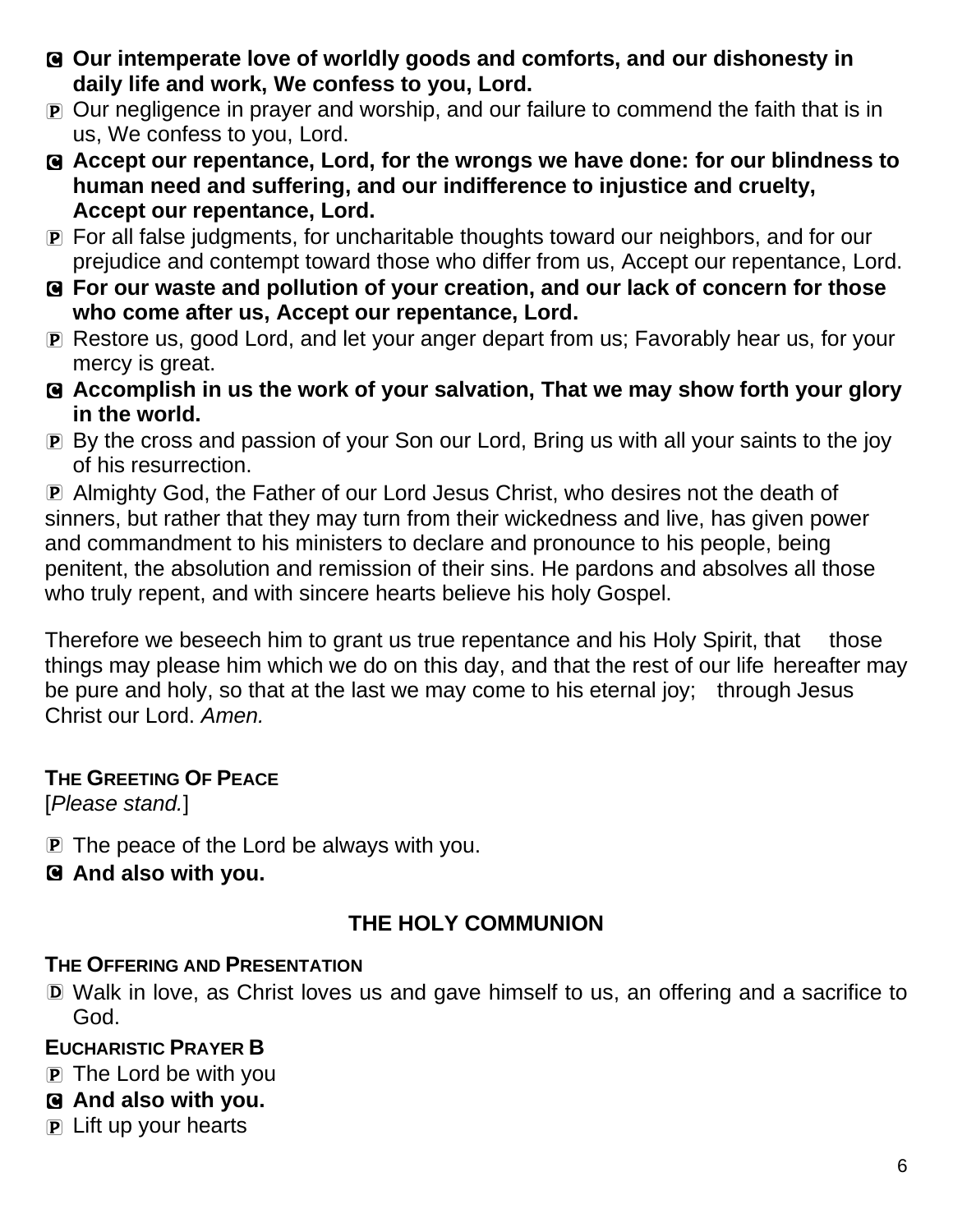# C **We lift them to the Lord**

- P Let us give thanks to the Lord our God
- C **It is right to give our thanks and praise.**
- P It is right, and a good and joyful thing, always and every-where to give thanks to you, Father Almighty, Creator of heaven and earth. Through Jesus Christ our Lord; who was tempted in every way as we are, yet did not sin. By his grace we are able to triumph over every evil, and to live no longer for ourselves alone, but for him who died for us and rose again. Therefore we praise you, joining our voices with Angels and Archangels and with all the company of heaven, who for ever sing this hymn to proclaim the glory of your Name:
- C *Holy, holy, holy Lord, God of power and might. Heaven and earth are full of your glory. Hosanna in the highest. Blessed is he who comes in the name of the Lord. Hosanna in the highest.*

[*Please kneel or stand, as you choose.*]

- P We give thanks to you, O God, for the goodness and love which you have made known to us in creation; in the calling of Israel to be your people; in your Word spoken through the prophets; and above all in the Word made flesh, Jesus, your Son. For in these last days you sent him to be incarnate from the Virgin Mary, to be the Savior and Redeemer of the world. In him, you have delivered us from evil, and made us worthy to stand before you. In him, you have brought us out of error into truth, out of sin into righteousness, out of death into life.
- P On the night before he died for us, our Lord Jesus Christ took bread; and when he had given thanks to you, he broke it, and gave it to his disciples, and said, "Take, eat: This is my Body, which is given for you. Do this for the remembrance of me."
- P After supper he took the cup of wine; and when he had given thanks, he gave it to them, and said, "Drink this, all of you: This is my Blood of the new Covenant, which is shed for you and for many for the forgiveness of sins. Whenever you drink it, do this for the remembrance of me."
- $\overline{P}$  Therefore according to his command, O Father,
- C **We remember his death, We proclaim his resurrection, We await his coming in glory:**
- P And we offer our sacrifice of praise and thanksgiving to you, O Lord of all; presenting to you, from your creation, this bread and this wine. We pray you, gracious God, to send your Holy Spirit upon these gifts that they may be the Sacrament of the Body of Christ and his Blood of the new Covenant. Unite us to your Son in his sacrifice, that we may be acceptable through him, being sanctified by the Holy Spirit. In the fullness of time, put all things in subjection under your Christ, and bring us to that heavenly country where all your saints, we may enter the everlasting heritage of your sons and daughters; through Jesus Christ our Lord, the firstborn of all creation, the head of the Church, and the author of our salvation.

By him, and with him, and in him, in the unity of the Holy Spirit all honor and glory is yours, Almighty Father, now and for ever.

C **AMEN.**